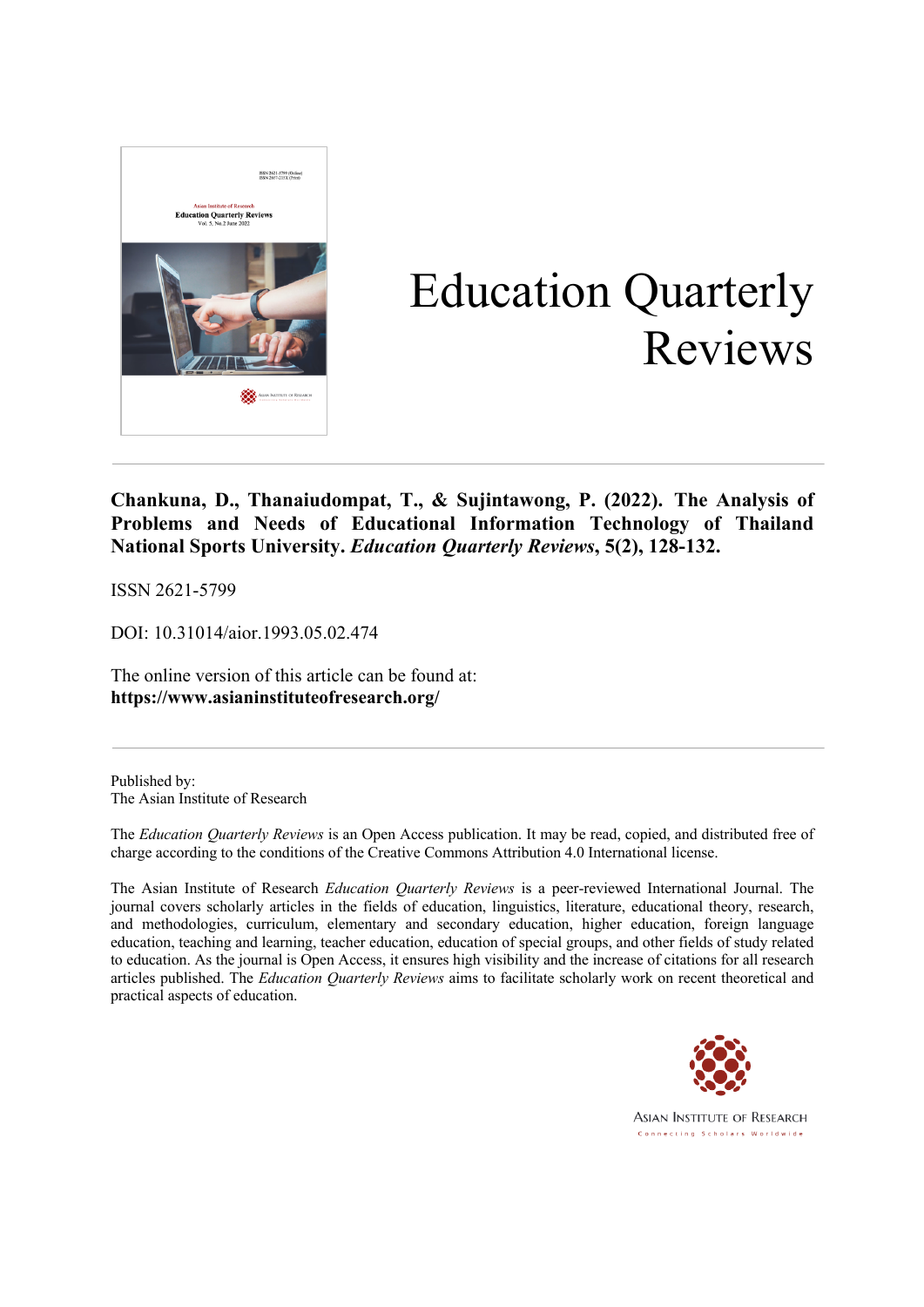

# The Analysis of Problems and Needs of Educational Information Technology of Thailand National Sports University

Dittachai Chankuna<sup>1</sup>, Thanarit Thanaiudompat<sup>2</sup>, Panitnan Sujintawong<sup>3</sup>

1,2,3 Faculty of Liberal Arts, Thailand National Sports University Chon Buri Campus, Chon Buri, Thailand

Correspondence: Panitnan Sujintawong. Email: tofkpru@gmail.com

#### **Abstract**

The objectives of this study were to 1) investigate the problems surrounding the use of information technology in education at Thailand National Sports University Chon Buri Campus and 2) determine the university's information technology needs. The quantitative method was used to investigate the problems and needs associated with the use of information technology in education at Thailand National Sports University Chon Buri campus. A questionnaire was used to collect data from 92 individuals who worked at Thailand National Sports University's Chon Buri Campus as executive administrators, lecturers, and support staff. The study's findings indicated that the priority was placed on the design of educational technology that aided in teaching and learning. Following that, there was a need in designing educational technology to support research and educational technology designed to support academic services.

**Keywords:** Problems in the Use of Information Technology for Education, The use of Information Technology for Education, Higher Education Institutions

#### **1. Introduction**

The importance of developing a knowledge base of Information and Communication Technology (ICT) in society has become widespread over the last decade due to economic and social activities associated with globalization's push to become an intelligent society. There is a need for the development and intelligent use of information and communication technology to support economic and social development in order to create a more sustainable and stable knowledge and innovation base. These changes have resulted in increased national and global awareness and the allocation of resources to the management of the social affairs in order to keep up with the changes (Jonathan, Charles and Isak, 2013).

The Twelfth National Economic and Social Development Plan (2017-2020) focuses on strengthening national immunity in order to prepare people, society, and the country's economic system to adapt appropriately to the effects of change. Additionally, Thai society has access to resources and benefits from equitable economic and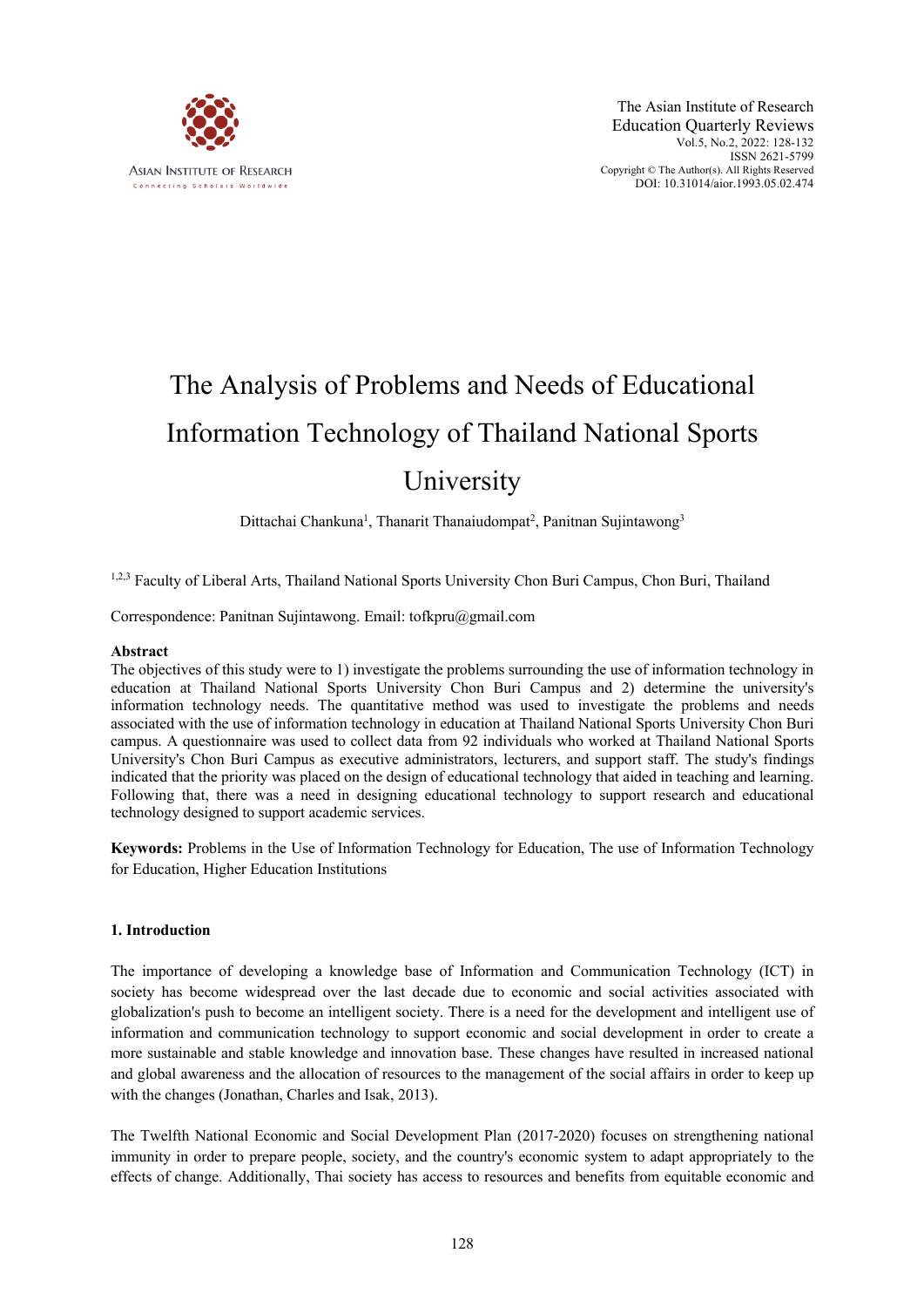social development, as well as the creation of economic opportunities through knowledge, innovative technology, and creativity, all of which contribute to Thai society's development for sustainable happiness in accordance with the sufficiency economy philosophy.

The significant problems and impediments to the development of people and society in Thailand are the current educational problem, which discovered that the current need for information technology in higher education institutions is to prioritize the development of materials and equipment over the use of content in technology media and information for teaching. The media used are out-of-date and low-quality. There is a shortage of personnel with the necessary knowledge and ability to use technology to develop teaching materials and organize the learning process for teachers and students to apply knowledge of educational technology to the teaching and learning process. Additionally, higher education institutions lacked adequate support for information technology-related activities such as media creation and development. This was in conflict with teachers' and students' self-study at Thailand National Sports University Chon Buri Campus. There is a policy in place to encourage the continuous development of information technology for educational purposes in order to develop into a higher education institution capable of producing graduates with the expertise and skills necessary for employment after graduation (National Sports University Development Plan, 2022).

Therefore, it is critical to investigate the issue and the necessity of utilizing information technology in education at Thailand National Sports University Chon Buri Campus. The findings can be used to guide future development of Thailand National Sports University Chon Buri campus's use of information technology for education.

### **2. Objectives**

- 1. To investigate the problems surrounding the use of information technology in education at Thailand National Sports University Chon Buri Campus.
- 2. To determine the information technology needs of Thailand National Sports University Chon Buri Campus.

#### **3. Scope**

#### *Population and Sample Group*

- 1. The population consisted of 117 individuals who worked at Thailand National Sports University Chon Buri Campus as executive administrators, lecturers, and support staff.
- 2. The research sampled 92 individuals who worked at Thailand National Sports University Chon Buri Campus as executive administrators, lecturers, and support staff. They were selected using a simple random sampling technique. Krejcie and Mogan (1970) table was used to determine the sample size (1970).

#### **3. Research Method**

The study was a survey research aiming to identify the problems and needs surrounding the use of information technology in education at Thailand National Sports University Chon Buri Campus. The data from the questionnaire were collected, analyzed, summarized in order to ascertain the educational needs for the use of information technology at Thailand National Sports University's Chonburi Campus.

#### **4. Research Instrument and Data Collection**

The questionnaire contained questions on a rating scale. They were closed-ended questions and open-ended questions with a consistency index of 0.91 in order to use the results of the Thailand National Sports University Chon Buri Campus's analysis of problems and needs in the use of information technology for education as a guideline for providing promotion and support (Boonchom Srisaat, 2010).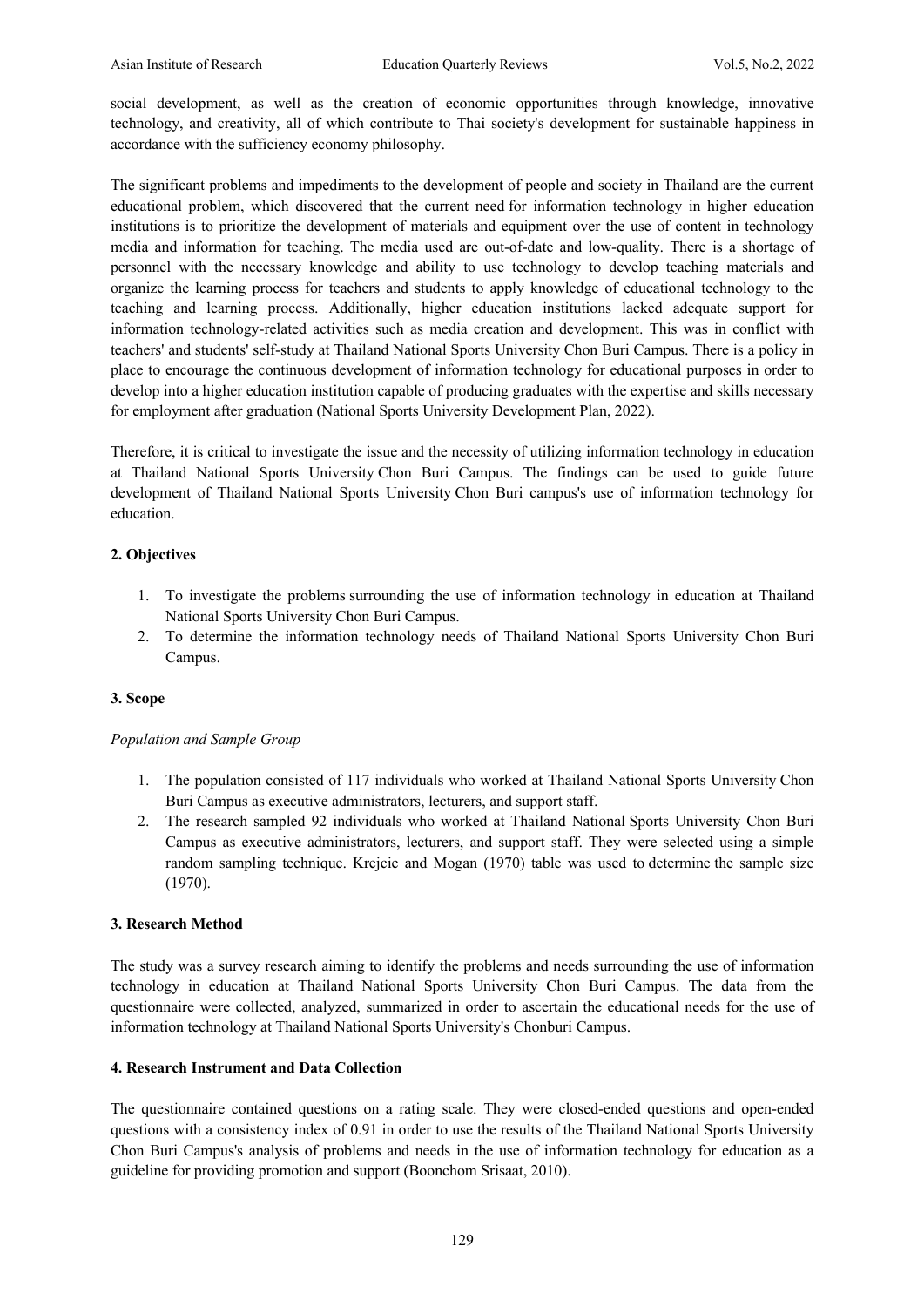#### **5. Conclusion**

The following summarizes the findings of the study on "Problems and Needs for the Use of Information Technology in Education at Thailand National Sports University Chon Buri Campus":

In terms of hardware, issues with the use of information technology for education are minor. However, the specifications of the computers distributed by the government are out of date. Sufficient funds were allocated for software used in teaching and learning to promote the use of information technology. However, it continues to lack a support system for online teaching and learning, particularly in the realms of augmented reality and ubiquitous learning.

In terms of Peopleware, the use of information and communication technology for educational purposes at Thailand National Sports University Chon Buri Campus will be unsuccessful without personnel who possess the necessary knowledge, abilities, and skills to apply them to the benefit of educational institutions and students. The findings indicated that Thailand National Sports University Chon Buri Campus personnel continue to lack knowledge and understanding of how to use information technology systems that support teaching and learning. The majority of personnel had between one and five years of experience using information technology and communication for educational purposes.

According to the findings of a study on the need for educational technology, the majority of personnel at Thailand National Sports University Chon Buri Campus are focused on the design of educational technology to support teaching and learning. This was followed by the design of educational technology to aid in research and the design of educational technology to aid in academic services.

The study's findings are presented as follows: Designing educational technology to aid in teaching and learning was were considered, it was determined that the majority of staff members require officers to provide guidance, solve technical problems, followed by the need to support the use of information technology specifically for teaching and learning, as well as the desire to establish a unit dedicated to educational technology support.

In terms of educational technology design to support research, the findings indicated that personnel had the greatest need for research and database support, followed by the need for search support programs, the ability to analyze and process research, and the need for technology support in consulting and exchanging research knowledge between researchers inside and outside the university.

In terms of educational technology design to support academic services, the study's findings indicate that personnel had an urge for educational technology that supports academic services that are most relevant to their target group. This was followed by the requirement for educational technology that supports academic services that adhere to the policy and the establishment of a system for monitoring academic services both inside and outside of Thailand National Sports University Chon Buri Campus.

#### **6. Result and Discussion**

According to the study on "Problems and Needs in the Use of Information Technology for Education at Thailand National Sports University Chon Buri Campus," the discussion can be drawn on several critical issues.

# *6. 1. Problems with the use of information technology in education at Thailand National Sports University Chon Buri Campus*

6.1.1 Information technology hardware and software are insufficient to meet user needs and are incompatible with teaching-learning management in the modern era, which requires the use of information technology systems for teaching-learning management.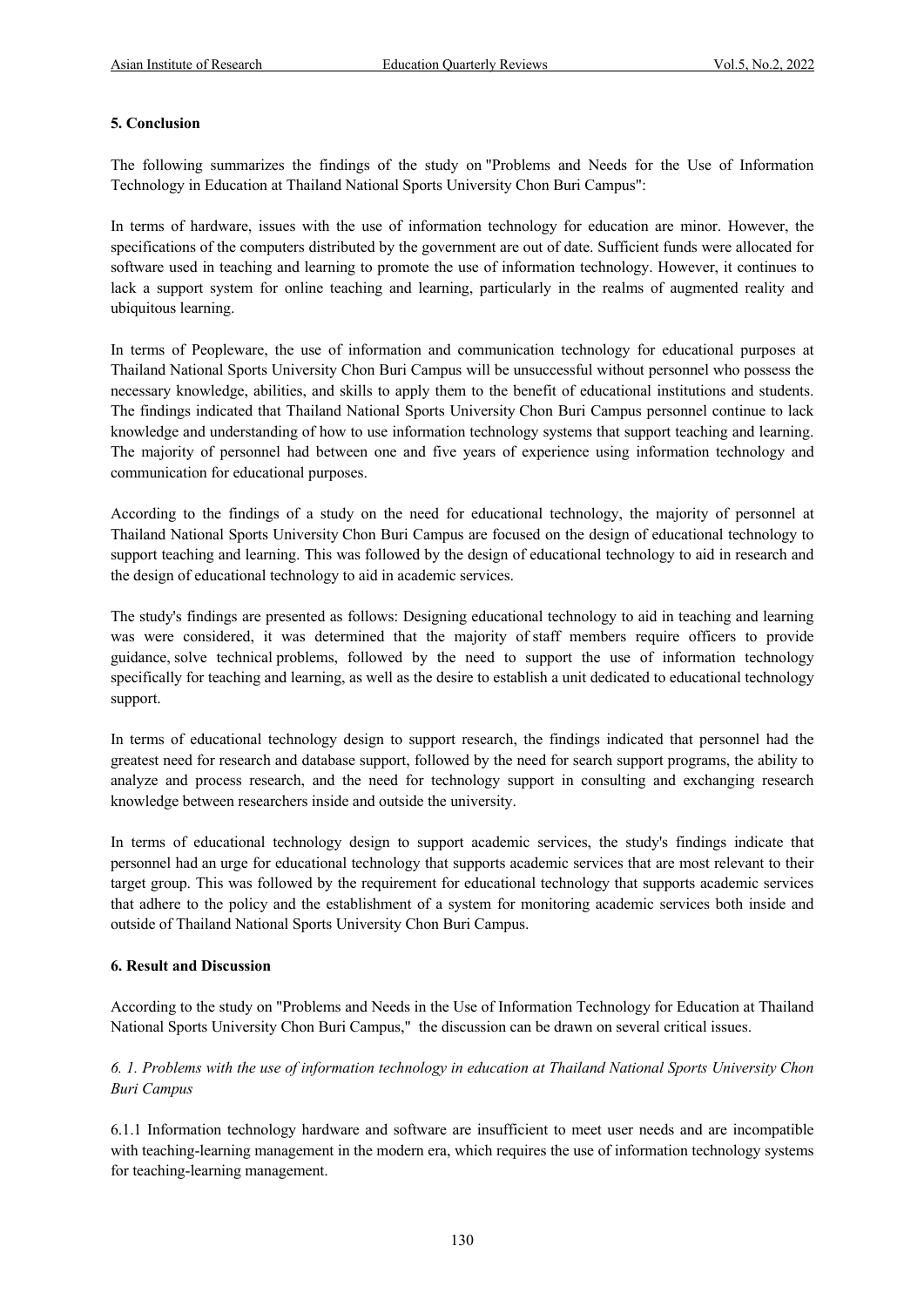6.1.2 Competent personnel and management skills; employee use of digital media, including Google for Education; use of technology in the virtual world combined with augmented reality and ubiquitous learning in teaching and learning; and application of technology was at a moderate level.

Thus, educational institutions must be aided and assisted in these five areas: hardware, software, personnel information, and operating procedures. Personnel involved in educational information technology is critical to the success of an information system. The more knowledgeable individuals are about educational information technology, the greater their opportunity to utilize information systems and computer systems to their full potential and cost. For group-level information systems and complex organizations, computer-related personnel must be directly involved in the development and maintenance of the system. Operating procedures are something that must be understood in order to function properly, as it is critical to have a clear operating system for the user or the personnel involved (Ministry of Education, Permanent Secretary's Office, 2011).

# *6.2. The need for the use of information technology for education at Thailand National Sports University Chon Buri Campus*

6.2.1 At Thailand National Sports University Chon Buri Campus, there is still a need to encourage the development of educational technology to assist with teaching and learning. This is because learning and the use of educational technology to facilitate teaching and learning are still in their infancy. As a result, agencies and personnel are required to provide guidance and solutions for the effective use of educational technology to support teaching and learning. This is consistent with Heritage's (2010) assertion that teaching management through the use of modern technology has created a slew of difficulties for teachers. However, resolving the issue will require experts to provide guidance and counseling on the use of educational technology in order for teachers to comprehend and effectively apply it to teaching and learning.

6.2.2 In terms of educational technology design needs to support research, the university employees should be supported in research and search databases in browsing Support Program Requirements, analyzing and processing research. This includes technology support, consulting and knowledge exchange between researchers inside and outside the university. These are critical issues for the advancement of research in tertiary institutions. According to Bailey and Heritage (2008), research at the university level requires database support and knowledge exchange as a driving force in the creation and development of research results in order to obtain current research results. It contributes to the development of a learning society through its primary mission as a higher education institution (McMillan, 2008).

6.2.3 In terms of educational technology design to support academic services, personnel require educational technology that enables academic services tailored to the target group. The requirement for educational technology that enables policy-compliant academic services and building a method for internally and externally monitoring the results of academic services. Academic service is another primary mission of the development of higher education institutions (Office of the Permanent Secretary, Ministry of Education, 2011), which drives academic services that require developing educational technology to support academic service at the Academic Service database for easy tracking and planning of future academic services (McMillan, 2008).

# **7. Recommendation**

The findings of this research indicate that the examination of educational challenges and the demand for information technology at Thailand National Sports University Chon buri Campus takes place at the campus level. Further research at the university level may be conducted in the future to serve as a guide for policymakers concerned with the development of educational technology.